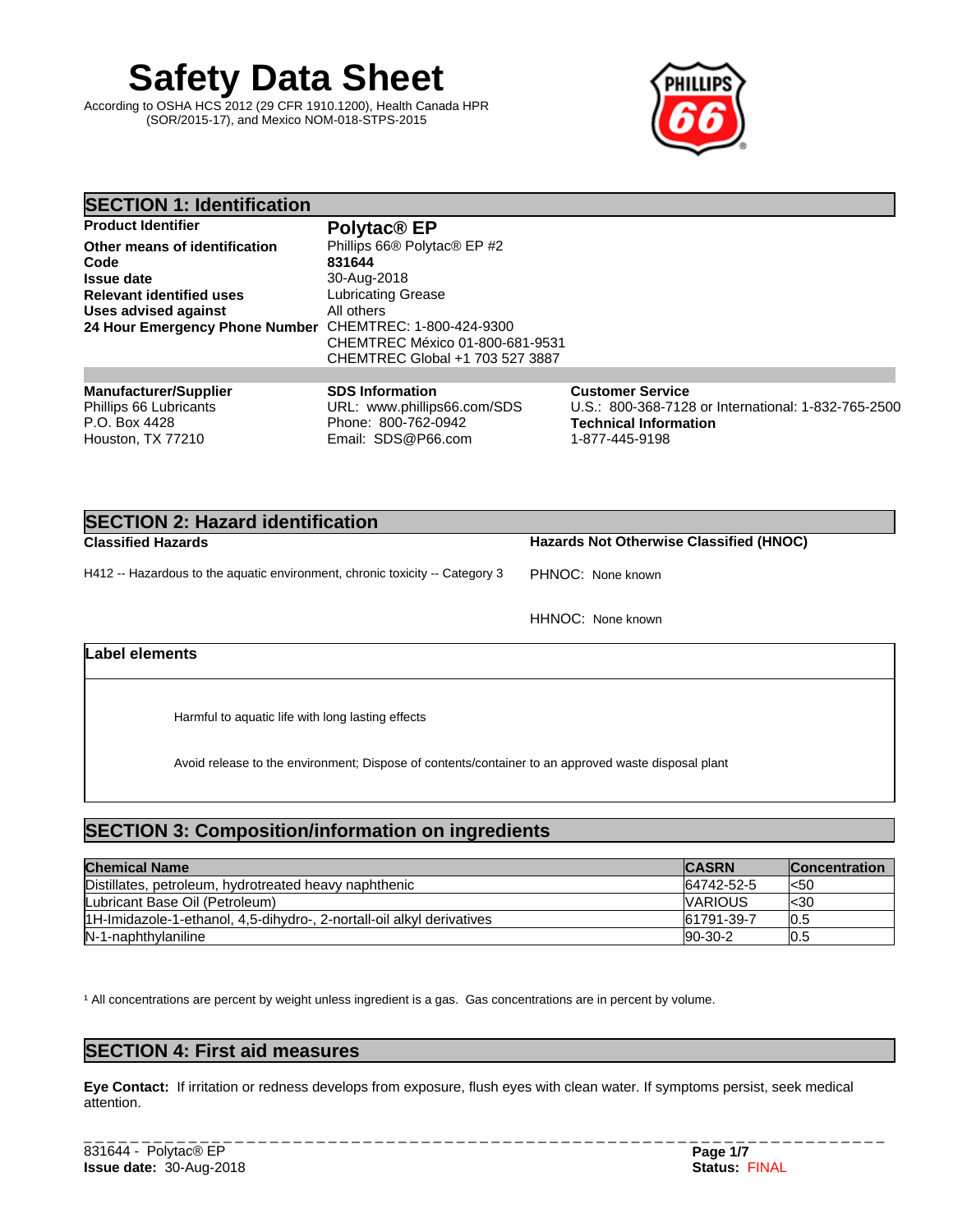**Skin Contact:** Remove contaminated shoes and clothing and cleanse affected area(s) thoroughly by washing with mild soap and water or a waterless hand cleaner. If irritation or redness develops and persists, seek medical attention. If product is injected into or under the skin, or into any part of the body, regardless of the appearance of the wound or its size, the individual should be evaluated immediately by a physician. (see Note to Physician)

\_ \_ \_ \_ \_ \_ \_ \_ \_ \_ \_ \_ \_ \_ \_ \_ \_ \_ \_ \_ \_ \_ \_ \_ \_ \_ \_ \_ \_ \_ \_ \_ \_ \_ \_ \_ \_ \_ \_ \_ \_ \_ \_ \_ \_ \_ \_ \_ \_ \_ \_ \_ \_ \_ \_ \_ \_ \_ \_ \_ \_ \_ \_ \_ \_ \_ \_ \_ \_

**Inhalation:** First aid is not normally required. If breathing difficulties develop, move victim away from source of exposure and into fresh air in a position comfortable for breathing. Seek immediate medical attention.

**Ingestion:** First aid is not normally required; however, if swallowed and symptoms develop, seek medical attention.

**Most important symptoms and effects, both acute and delayed:** Inhalation of oil mists or vapors generated at elevated temperatures may cause respiratory irritation. Accidental ingestion can result in minor irritation of the digestive tract, nausea and diarrhea. Prolonged or repeated contact may dry skin and cause irritation.

**Notes to Physician:** When using high-pressure equipment, injection of product under the skin can occur. In this case, the casualty should be sent immediately to the hospital. Do not wait for symptoms to develop. High-pressure hydrocarbon injection injuries may produce substantial necrosis of underlying tissue despite an innocuous appearing external wound. These injuries often require extensive emergency surgical debridement and all injuries should be evaluated by a specialist in order to assess the extent of injury. Early surgical treatment within the first few hours may significantly reduce the ultimate extent of injury.

# **SECTION 5: Firefighting measures**

#### **NFPA 704: National Fire Protection Association**

**Health:** 0 **Flammability:** 1 **Instability:** 0 0 = minimal hazard



 $1 =$  slight hazard 2 = moderate hazard 3 = severe hazard  $4 =$  extreme hazard

**Extinguishing Media:** Dry chemical, carbon dioxide, foam, or water spray is recommended. Water or foam may cause frothing of materials heated above 212°F / 100°C. Carbon dioxide can displace oxygen. Use caution when applying carbon dioxide in confined spaces. Simultaneous use of foam and water on the same surface is to be avoided as water destroys the foam.

## **Specific hazards arising from the chemical**

**Unusual Fire & Explosion Hazards:** This material may burn, butwill not ignite readily. If container is not properly cooled, it can rupture in the heat of a fire.

**Hazardous Combustion Products:** Combustion may yield smoke, carbon monoxide, and other products of incomplete combustion. Oxides of sulfur, nitrogen or phosphorus may also be formed.

**Special protective actions for fire-fighters:** For fires beyond the initial stage, emergency responders in the immediate hazard area should wear protective clothing. When the potential chemical hazard is unknown, in enclosed or confined spaces, a self contained breathing apparatus should be worn. In addition, wear other appropriate protective equipment as conditions warrant (see Section 8). Isolate the hazard area and deny entry to unnecessary and unprotected personnel. Stop spill/release if it can be done safely. Move undamaged containers from immediate hazard area if it can be done safely. Water spray may be useful in minimizing or dispersing vapors and to protect personnel. Cool equipment exposed to fire with water, if it can be done safely. Avoid spreading burning liquid with water used for cooling purposes.

## **See Section 9 for Flammable Properties including Flash Point and Flammable (Explosive) Limits**

# **SECTION 6: Accidental release measures**

**Personal precautions, protective equipment and emergency procedures:** This material may burn, butwill not ignite readily. Keep all sources of ignition away from spill/release. Stay upwind and away from spill/release. Avoid direct contact with material. For large spillages, notify persons down wind of the spill/release, isolate immediate hazard area and keep unauthorized personnel out. Wear appropriate protective equipment, including respiratory protection, as conditions warrant (see Section 8). See Sections 2 and 7 for additional information on hazards and precautionary measures.

**Environmental Precautions:** Stop and contain spill/release if it can be done safely. Prevent spilled material from entering sewers,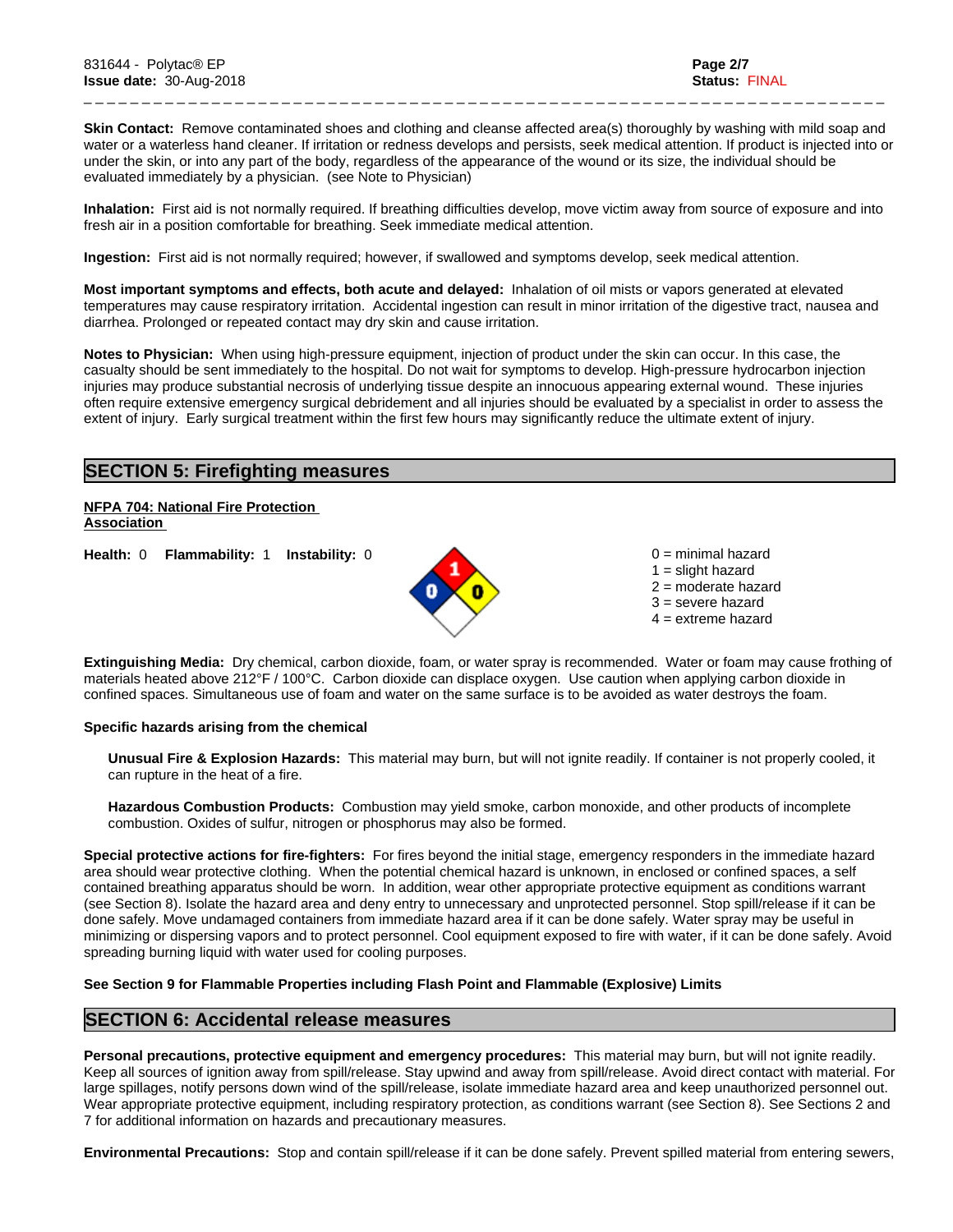storm drains, other unauthorized drainage systems, and natural waterways. Use water sparingly to minimize environmental contamination and reduce disposal requirements. If spill occurs on water notify appropriate authorities and advise shipping of any hazard. Spills into or upon navigable waters, the contiguous zone, or adjoining shorelines that cause a sheen or discoloration on the surface of the water, may require notification of the National Response Center (phone number 800-424-8802).

\_ \_ \_ \_ \_ \_ \_ \_ \_ \_ \_ \_ \_ \_ \_ \_ \_ \_ \_ \_ \_ \_ \_ \_ \_ \_ \_ \_ \_ \_ \_ \_ \_ \_ \_ \_ \_ \_ \_ \_ \_ \_ \_ \_ \_ \_ \_ \_ \_ \_ \_ \_ \_ \_ \_ \_ \_ \_ \_ \_ \_ \_ \_ \_ \_ \_ \_ \_ \_

**Methods and material for containment and cleaning up:** Notify relevant authorities in accordance with all applicable regulations. Immediate cleanup of any spill is recommended. Dike far ahead of spill for later recovery or disposal. Absorb spill with inert material such as sand or vermiculite, and place in suitable container for disposal. If spilled on water remove with appropriate methods (e.g. skimming, booms or absorbents). In case of soil contamination, remove contaminated soil for remediation or disposal, in accordance with local regulations.

Recommended measures are based on the most likely spillage scenarios for this material; however local conditions and regulations may influence or limit the choice of appropriate actions to be taken. See Section 13 for information on appropriate disposal.

# **SECTION 7: Handling and storage**

**Precautions for safe handling:** Keep away from flames and hot surfaces. Wash thoroughly after handling. Use good personal hygiene practices and wear appropriate personal protective equipment (see section 8). Spills will produce very slippery surfaces. High pressure injection of hydrocarbon fuels, hydraulic oils or greases under the skin may have serious consequences even though no symptoms or injury may be apparent. This can happen accidentally when using high pressure equipment such as high pressure grease guns, fuel injection apparatus or from pinhole leaks in tubing of high pressure hydraulic oil equipment.

Do not enter confined spaces such as tanks or pits without following proper entry procedures such as ASTM D-4276 and 29CFR 1910.146. Do not wear contaminated clothing or shoes.

**Conditions for safe storage:**Keep container(s) tightly closed and properly labeled. Use and store this material in cool, dry, well-ventilated area away from heat and all sources of ignition. Store only in approved containers. Keep away from any incompatible material (see Section 10). Protect container(s) against physical damage.

"Empty" containers retain residue and may be dangerous. Do not pressurize, cut, weld, braze, solder, drill, grind, or expose such containers to heat, flame, sparks, or other sources of ignition. They may explode and cause injury or death."Empty" drums should be completely drained, properly bunged, and promptly shipped to the supplier or a drum reconditioner. All containers should be disposed of in an environmentally safe manner and in accordance with governmentalregulations. Before working on or in tanks which contain or have contained this material, refer to OSHA regulations, ANSI Z49.1, and other references pertaining to cleaning, repairing, welding, or other contemplated operations.

# **SECTION 8: Exposure controls/personal protection**

## **Occupational exposure limits**

The following constituents are the only constituents of the product which have a PEL, TLV or other recommended exposure limit. At this time, the other constituents have no known exposure limits.

| <b>Chemical Name</b>    | <b>ACGIH</b>              | <b>OSHA</b>       | <b>Mexico</b>              | <b>Phillips 66</b>     |
|-------------------------|---------------------------|-------------------|----------------------------|------------------------|
| Distillates, petroleum, | TWA: 5mq/m <sup>3</sup>   | $\qquad \qquad -$ | $\qquad \qquad - \qquad -$ | $\qquad \qquad \cdots$ |
| hydrotreated heavy      | STEL: $10 \text{ mg/m}^3$ |                   |                            |                        |
| naphthenic              | as Oil Mist, if Generated |                   |                            |                        |
| Lubricant Base Oil      | TWA: $5mq/m3$             | $- - -$           | $- - -$                    | $- - -$                |
| (Petroleum)             | STEL: $10 \text{ mg/m}^3$ |                   |                            |                        |
|                         | as Oil Mist, if Generated |                   |                            |                        |

Note: State, local or other agencies or advisory groups may have established more stringent limits. Consult an industrial **hygienist or similar professional, or your local agencies, for further information.**

# **Biological occupational exposure limits**

#### **Note: None**

**Engineering controls:** Ifcurrent ventilation practices are not adequate to maintain airborne concentrations below the established exposure limits, additional engineering controls may be required.

**Eye/Face Protection:** The use of eye/face protection is not normally required; however, good industrial hygiene practice suggests the use of eye protection that meets or exceeds ANSI Z.87.1 whenever working with chemicals.

**Skin/Hand Protection:** The use of skin protection is not normally required; however, good industrial hygiene practice suggests the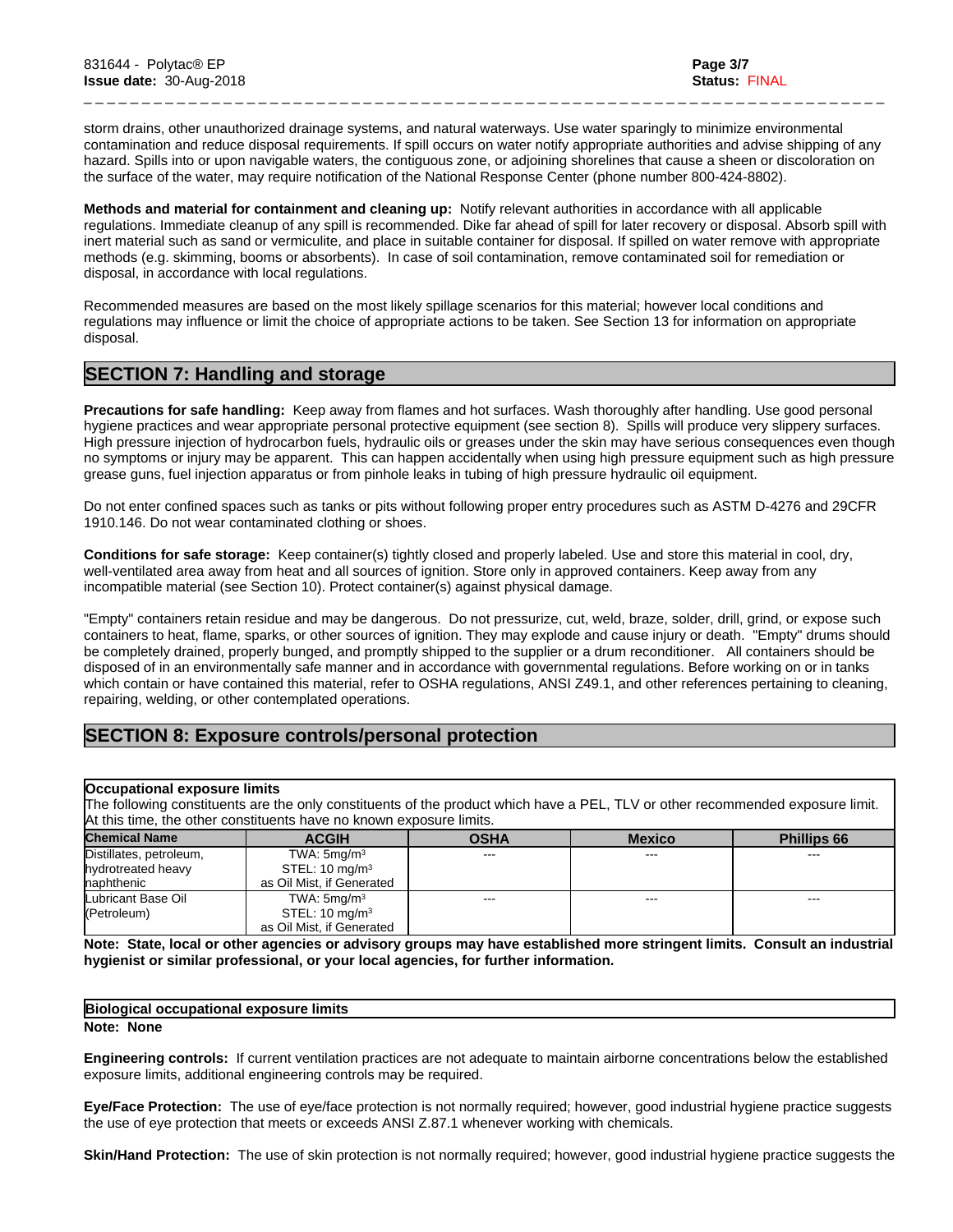use of gloves or other appropriate skin protection whenever working with chemicals. Suggested protective materials: Nitrile rubber

\_ \_ \_ \_ \_ \_ \_ \_ \_ \_ \_ \_ \_ \_ \_ \_ \_ \_ \_ \_ \_ \_ \_ \_ \_ \_ \_ \_ \_ \_ \_ \_ \_ \_ \_ \_ \_ \_ \_ \_ \_ \_ \_ \_ \_ \_ \_ \_ \_ \_ \_ \_ \_ \_ \_ \_ \_ \_ \_ \_ \_ \_ \_ \_ \_ \_ \_ \_ \_

**Respiratory Protection:** Where there is potential for airborne exposure above the exposure limit a NIOSH certified air purifying respirator equipped with R or P95 filters may be used. A respiratory protection program that meets or is equivalent to OSHA 29 CFR 1910.134 and ANSI Z88.2 should be followed whenever workplace conditions warrant a respirator's use. Air purifying respirators provide limited protection and cannot be used in atmospheres that exceed the maximum use concentration (as directed by regulation or the manufacturer's instructions), in oxygen deficient (less than 19.5 percent oxygen) situations, or under conditions that are immediately dangerous to life and health (IDLH).

Suggestions provided in this section for exposure control and specific types of protective equipment are based on readily available information. Users should consult with the specific manufacturer to confirm the performance of their protective **equipment. Specific situations may require consultation with industrial hygiene, safety, or engineering professionals.**

## **SECTION 9: Physical and chemical properties**

 **Note:** Unless otherwise stated, values are determined at 20°C (68°F) and 760 mm Hg (1 atm). Data represent typical values and are not intended to be specifications.

**Appearance:** Green **Flash Point:** No data **Physical Form:** Semi-Solid **Test Method:** Not applicable **Odor:** Petroleum **Initial Boiling Point/Range:** No data **Odor Threshold:** No data **Vapor Pressure:** No data **Vapor Density (air=1):** >1 **Melting/Freezing Point:** No data **Upper Explosive Limits (vol% in air):** No data **Auto-ignition Temperature:** No data **Lower Explosive Limits (vol% in air):** No data **Decomposition Temperature:** No data **Particle Size:** Not applicable **Bulk Density:** 7.5 lbs/gal **Percent Volatile:** No data **Viscosity:** No data **Flammability (solid, gas):** Not applicable **Pour Point:** No data **Solubility in Water:** Insoluble

**pH:** Not applicable **Partition Coefficient (n-octanol/water) (Kow):** No data **Evaporation Rate (nBuAc=1):** <1 **Specific Gravity (water=1):** 0.9 @ 60ºF (15.6ºC)

## **SECTION 10: Stability and reactivity**

**Reactivity:** Not chemically reactive.

**Chemical stability:** Stable under normal ambient and anticipated conditions of use.

**Possibility of hazardous reactions:** Hazardous reactions not anticipated.

**Conditions to avoid:** Extended exposure to high temperatures can cause decomposition. Avoid all possible sources of ignition.

**Incompatible materials:** Avoid contact with strong oxidizing agents and strong reducing agents.

**Hazardous decomposition products:** Not anticipated under normal conditions of use.

## **SECTION 11: Toxicological information**

#### **Information on Toxicological Effects**

**Substance / Mixture**

| <b>Acute Toxicity</b> | <b>Hazard</b>          | <b>Additional Information</b> | LC50/LD50 Data            |
|-----------------------|------------------------|-------------------------------|---------------------------|
|                       |                        |                               |                           |
| <b>Inhalation</b>     | Unlikely to be harmful |                               | >5 mg/L (mist, estimated) |
|                       |                        |                               |                           |
| Dermal                | Unlikely to be harmful |                               | > 2 g/kg (estimated)      |
|                       |                        |                               |                           |
| Oral                  | Unlikely to be harmful |                               | > 5 g/kg (estimated)      |
|                       |                        |                               |                           |

**Likely Routes of Exposure:** Inhalation, eye contact, skin contact

**Aspiration Hazard:** Not expected to be an aspiration hazard

**Skin Corrosion/Irritation:** Not expected to be irritating. Repeated exposure may cause skin dryness or cracking.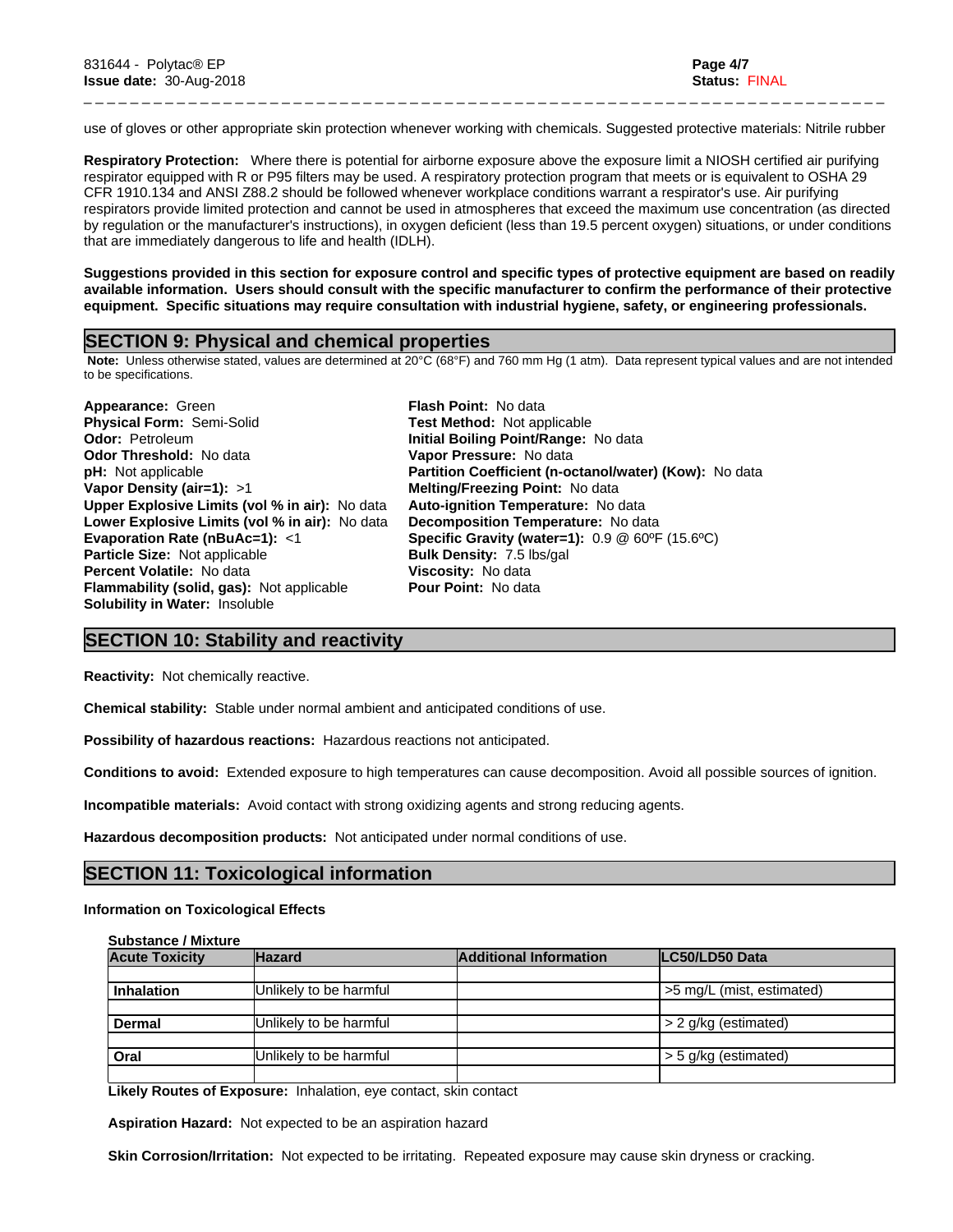#### **Serious Eye Damage/Irritation:** Not expected to be irritating.

**Skin Sensitization:** No information available on the mixture, however none of the components have been classified for skin sensitization (or are below the concentration threshold for classification).

\_ \_ \_ \_ \_ \_ \_ \_ \_ \_ \_ \_ \_ \_ \_ \_ \_ \_ \_ \_ \_ \_ \_ \_ \_ \_ \_ \_ \_ \_ \_ \_ \_ \_ \_ \_ \_ \_ \_ \_ \_ \_ \_ \_ \_ \_ \_ \_ \_ \_ \_ \_ \_ \_ \_ \_ \_ \_ \_ \_ \_ \_ \_ \_ \_ \_ \_ \_ \_

**Respiratory Sensitization:** No information available.

**Specific Target Organ Toxicity (Single Exposure):** No information available on the mixture, however none of the components have been classified for target organ toxicity (or are below the concentration threshold for classification).

**Specific Target Organ Toxicity (Repeated Exposure):** No information available on the mixture, however none of the components have been classified for target organ toxicity (or are below the concentration threshold for classification).

**Carcinogenicity:** No information available on the mixture, however none of the components have been classified for carcinogenicity (or are below the concentration threshold for classification).

**Germ Cell Mutagenicity:** No information available on the mixture, however none of the components have been classified for germ cell mutagenicity (or are below the concentration threshold for classification).

**Reproductive Toxicity:** No information available on the mixture, however none of the components have been classified for reproductive toxicity (or are below the concentration threshold for classification).

#### **Information on Toxicological Effects of Components**

#### **Lubricant Base Oil (Petroleum)**

*Carcinogenicity:* The petroleum base oils contained in this product have been highly refined by a variety of processes including severe hydrocracking/hydroprocessing to reduce aromatics and improve performance characteristics. All of the oils meet the IP-346 criteria of less than 3 percent PAH's and are not considered carcinogens by NTP, IARC, or OSHA.

# **SECTION 12: Ecological information**

## **GHS Classification:**

**H412 -- Hazardous to the aquatic environment, chronic toxicity -- Category 3**

Harmful to aquatic life with long lasting effects.

**Toxicity:** Harmful to aquatic organisms, may cause long-term adverse effects in the aquatic environment

**Persistence and Degradability:** The hydrocarbons in this material are not readily biodegradable, but since they can be degraded by microorganisms, they are regarded as inherently biodegradable.

**Bioaccumulative Potential:** Log Kow values measured for the hydrocarbon components of this material are greater than 5.3, and therefore regarded as having the potential to bioaccumulate. In practice, metabolic processes may reduce bioconcentration.

**Mobility in Soil:** Volatilization to air is not expected to be a significant fate process due to the low vapor pressure of this material. In water, base oils will float and spread over the surface at a rate dependent upon viscosity. There will be significant removal of hydrocarbons from the water by sediment adsorption. In soil and sediment, hydrocarbon components will show low mobility with adsorption to sediments being the predominant physical process. The main fate process is expected to be slow biodegradation of the hydrocarbon constituents in soil and sediment.

**Other adverse effects:** None anticipated.

## **SECTION 13: Disposal considerations**

The generator of a waste is always responsible for making proper hazardous waste determinations and needs to consider state and local requirements in addition to federal regulations. This material, if discarded as produced, would not be a federally regulated RCRA "listed" hazardous waste and is not believed to exhibit characteristics of hazardous waste. See Sections 7 and 8 for information on handling, storage and personal protection and Section 9 for physical/chemical properties. It is possible that the material as produced contains constituents which are not required to be listed in the SDS but could affect the hazardous waste determination. Additionally, use which results in chemical or physical change of this material could subject it to regulation as a hazardous waste.This material under most intended uses would become "Used Oil" due to contamination by physical or chemical impurities. Whenever possible, Recycle used oil in accordance with applicable federal and state or local regulations. Container contents should be completely used and containers should be emptied prior to discard.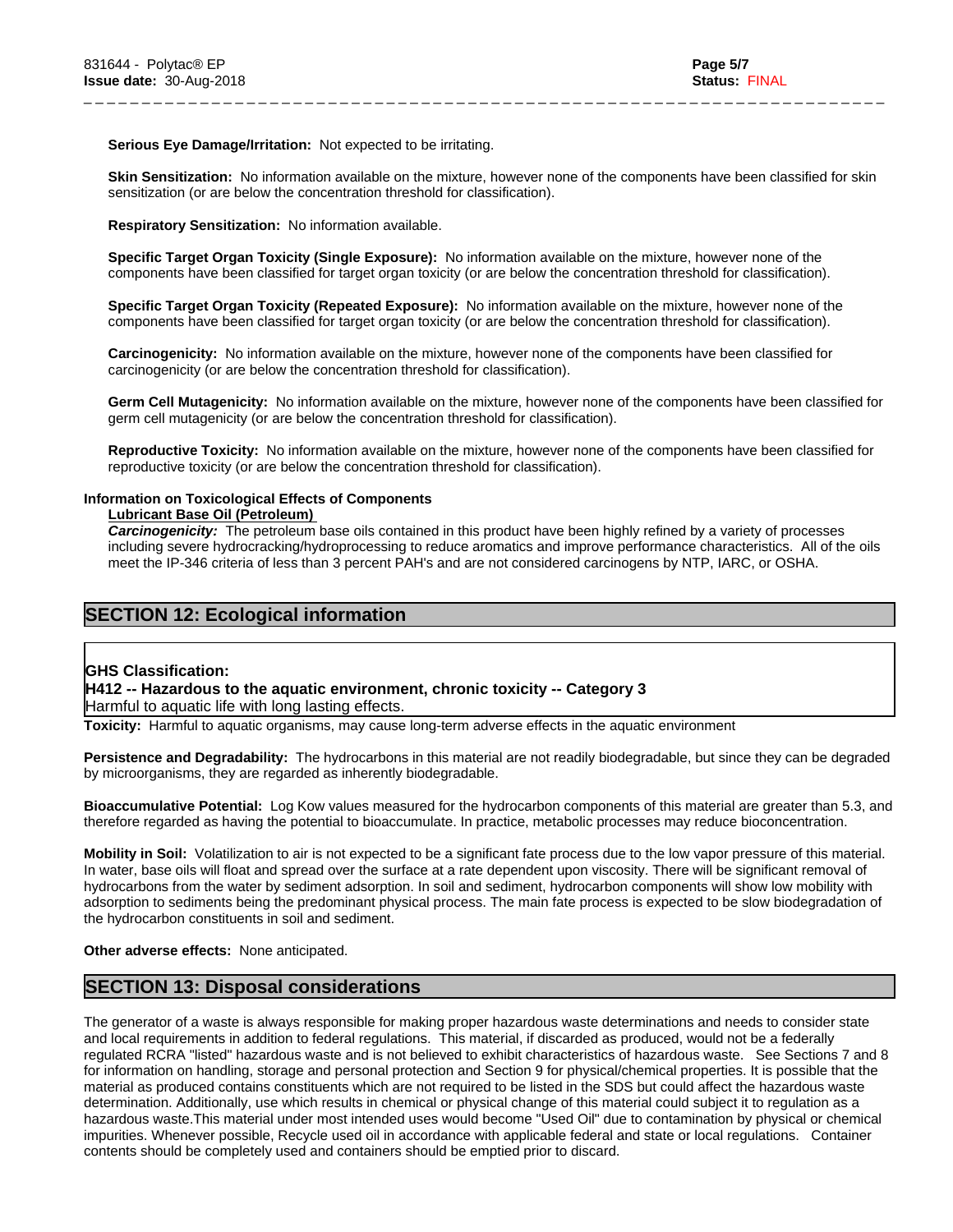# **SECTION 14: Transport information**

**UN Number:** Not regulated **UN proper shipping name:** None **Transport hazard class(es):** None **Packing Group:** None **Environmental Hazards:** This product does not meet the DOT/UN/IMDG/IMO criteria of a marine pollutant **Special precautions for user:** If shipped by land in a packaging having a capacity of 3,500 gallons or more, the provisions of 49 CFR, Part 130 apply. (Contains oil)

\_ \_ \_ \_ \_ \_ \_ \_ \_ \_ \_ \_ \_ \_ \_ \_ \_ \_ \_ \_ \_ \_ \_ \_ \_ \_ \_ \_ \_ \_ \_ \_ \_ \_ \_ \_ \_ \_ \_ \_ \_ \_ \_ \_ \_ \_ \_ \_ \_ \_ \_ \_ \_ \_ \_ \_ \_ \_ \_ \_ \_ \_ \_ \_ \_ \_ \_ \_ \_

**Transport in bulk according to Annex II of MARPOL 73/78 and the IBC Code:** Not applicable

# **SECTION 15: Regulatory information**

## **CERCLA/SARA - Section 302 Extremely Hazardous Substances and TPQs (in pounds)**

This material does not contain any chemicals subject to the reporting requirements of SARA 302 and 40 CFR 372.

#### **CERCLA/SARA - Section 311/312 (Title III Hazard Categories)**

Should this product meet EPCRA 311/312 Tier reporting criteria at 40 CFR 370, refer to Section 2 of this SDS for appropriate classifications.

#### **CERCLA/SARA - Section 313 and 40 CFR 372**

This material does not contain any chemicals subject to the reporting requirements of SARA 313 and 40 CFR 372.

#### **EPA (CERCLA) Reportable Quantity (in pounds)**

This material does not contain any chemicals with CERCLA Reportable Quantities.

#### **California Proposition 65**

This material does not contain any chemicals which are known to the State of California to cause cancer, birth defects or other reproductive harm at concentrations that trigger the warning requirements of California Proposition 65.

#### **International Inventories**

All components are either listed on the US TSCA Inventory, or are not regulated under TSCA. All components are either on the DSL, or are exempt from DSL listing requirements.

# **SECTION 16: Other information**

| <b>Issue date</b> | <b>Previous Issue Date:</b> | <b>SDS Number</b> | <b>Status:</b> |
|-------------------|-----------------------------|-------------------|----------------|
| 30-Aug-2018       | 22-Aug-2018                 | 831644            | <b>FINAL</b>   |

## **Revised Sections or Basis for Revision:**

Environmental hazards (Section 12)

#### **Legend (pursuant to NOM-018-STPS-2015):**

The information within is considered correct but is not exhaustive and will be used for guidance only, which is based on the current knowledge of the substance or mixture and is applicable to the appropriate safety precautions for the product. Legend (pursuant to NOM-018-STPS-2015):

#### **Precautionary Statements:**

P273 - Avoid release to the environment

P501 - Dispose of contents/ container to an approved waste disposal plant

#### **Guide to Abbreviations:**

ACGIH = American Conference of Governmental Industrial Hygienists; CASRN = Chemical Abstracts Service Registry Number; CEILING = Ceiling Limit (15 minutes); CERCLA = The Comprehensive Environmental Response, Compensation, and Liability Act; EPA = Environmental Protection Agency; GHS = Globally Harmonized System; HPR = Hazardous Products Regulations; IARC = International Agency for Research on Cancer; INSHT = National Institute for Health and Safety at Work; IOPC = International Oil Pollution Compensation; LEL = Lower Explosive Limit; NE = Not Established; NFPA = National Fire Protection Association; NTP = National Toxicology Program; OSHA = Occupational Safety and Health Administration; PEL = Permissible Exposure Limit (OSHA); SARA = Superfund Amendments and Reauthorization Act; STEL = Short Term Exposure Limit (15 minutes); TLV = Threshold Limit Value (ACGIH); TWA = Time Weighted Average (8 hours); UEL = Upper Explosive Limit; WHMIS = Worker Hazardous Materials Information System (Canada)